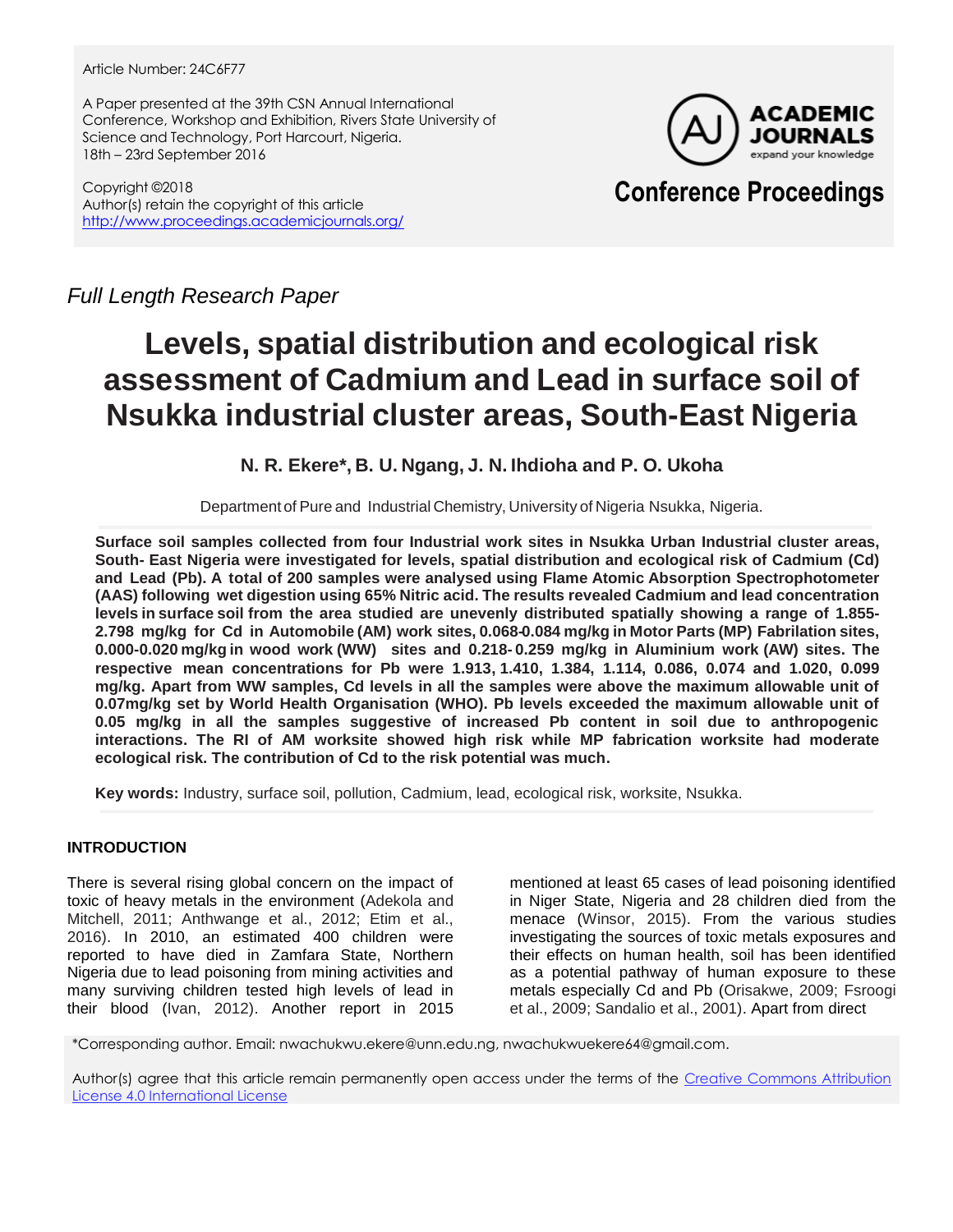dermal contact with high levels of toxic metals in soils, food incorporated metals via plant uptake is also a major potential threat to human health.

Routine analyses of soils to determine Cd and Pb in populated areas is vital since elevated levels of these toxic metals are primarily found in urban areas due to industrial and human activities. This study establishes base-line data on the concentration of cadmium and lead from industrial areas of Nsukka. The associated ecological risks of these metals were also investigated.

#### **EXPERIMENTAL**

#### **Area of study**

This study was carried out in Nsukka Industrial Areas of Enugu State, South-East Nigeria. The area is characterized by tropical humid climate and distinct dry and wet (rainy) seasons; usually beginning from November to March and April to October respectively. The geographical co-ordinates of Nsukka are 6°52'N and 7°23'E.

#### **Sampling technique**

A total of 200 surface soil samples at 0 - 5.0 cm depth were collected from 20 sample stations. 10 samples were collected from each station worksite based on hexagonal grids mapped out in the area of about 1  $km^2$ . Based on land use, the industrial site was divided into four zones. In each sampling site, four subsamples were collected within an area of 50  $m<sup>2</sup>$  and mixed thoroughly to obtain a representative/composite sample. The collected samples were dried at 60°C, sieved through a 2.0 mm Nylon sieve to remove plant debris, stones, gravels, metal scraps and stored in polythene bags prior to analysis.

#### **Digestion of samples**

One gram of each sample was put into 150 mL conical flask, a mixture of concentrated HNO3: HClO4: HF in the ratio 3:1:3 was added according to literature (Nwajei and Gagophein, 2000). Distilled water was added to make up the mark. Blank solutions were prepared and used to zero the instrument used for sample determination and also carried through the digestive process. The concentrations of Cd and Pb were determined using Atomic Absorption Spectrophotometer (ARIAN model AA4). Each sample was determined in triplicates.

#### **Quality control**

The precision and accuracy of the method was tested by spiking the soil samples with standard materials and determining recoveries. The % recovery was determined using the equation.

$$
\frac{\%RSY}{Z} \times 100
$$

Where S= Concentration of metal in spiked sample Y = Concentration of metal in unspiked sample Z= Spiking concentration in mg/L

#### **Potential ecological risk index**

The degree of ecological risk of heavy metals in soils is estimated

using the Risk index (RI) proposed by Hakanson (1980). RI is calculated by the equations: proposed by the equations.

$$
C_j^i \quad C_D^i \over C_R^i \tag{1}
$$

$$
\frac{i}{n}E_r T_r \mathcal{E}_f^i \tag{2}
$$

$$
RI = \frac{E^i}{li} \tag{3}
$$

Where Cif contamination coefficient

- CiE concentration of heavy metal in soils.
- CiR background concentration of heavy metal in soil.
- Tir toxic-response factor for a given heavy metal.
- Er potential risk of individual heavy metal
- RI = sum of potential risk of individual heavy metal

Using Hakanson approach, the Tir for Cd and Pb are 30 and 5 respectively (Nwajei and Gagophein, 2000). The CiR used in thiscalculation is the world average elemental concentration value of  $Cd = 0.30$  mg/kg and  $Pb = 20$ mg/kg because Nigeria has no reliable background values for these metals (Hakanson, 1980). Hakanson defined five categories of Cir and four categories of RI.

#### **RESULTS AND DISCUSSION**

Arecovery range of 99.8- 101.1% for Cd and 98.3- 99.9% for Pb obtained in the analysis gave an indication that the analytical technique would sufficiently estimate the metals in the matrix. The results of the metallic concentrations in the surface soils expressed as range and mean plus standard deviation (MeanS.D) are presented in Table 1.

Cadmium and lead concentration levels in surface soil from the area studied are unevenly distributed spatially. In AM, the mean value of Cd is higher than the World Health Organisation (WHO) accepted limit of 0.07 mg/kg Cd in soil (European Parliament, 2013). The high level of Cd can be attributed to the wide use of Cd – Ni batteries to power tools in spite of the ban in most countries . In MP, the concentration of Cd ranged from 0.068 to 0.084 mg/kg with a mean value of  $0.077\pm0.006$ mg/kg, slightly above WHO acceptable limit. WW showed a Cd concentration range of 0.00 to 0.020 mg/kg with a mean value of  $0.006\pm0.009$  mg/kg. This was the least mean concentration of Cd in all the industrial work sites studied. AW had a mean Cd content of  $0.231 \pm 1.19$  kg/mg and ranged from 0.218 to 0.259 mg/kg all higher than the recommended WHO limit of Cd concentration in soils (Trekin and Wedepohi, 1961). The sequence of mean Cd concentration with respect to the industrial work sites is as follows: AM>AW>MP> WW. A Cd concentration of 0.5 mg/kg in soil is said to reflect human influence (Trekin and Wedepohi, 1961). Cadmium adsorption and distribution in soils is principally influenced by competition from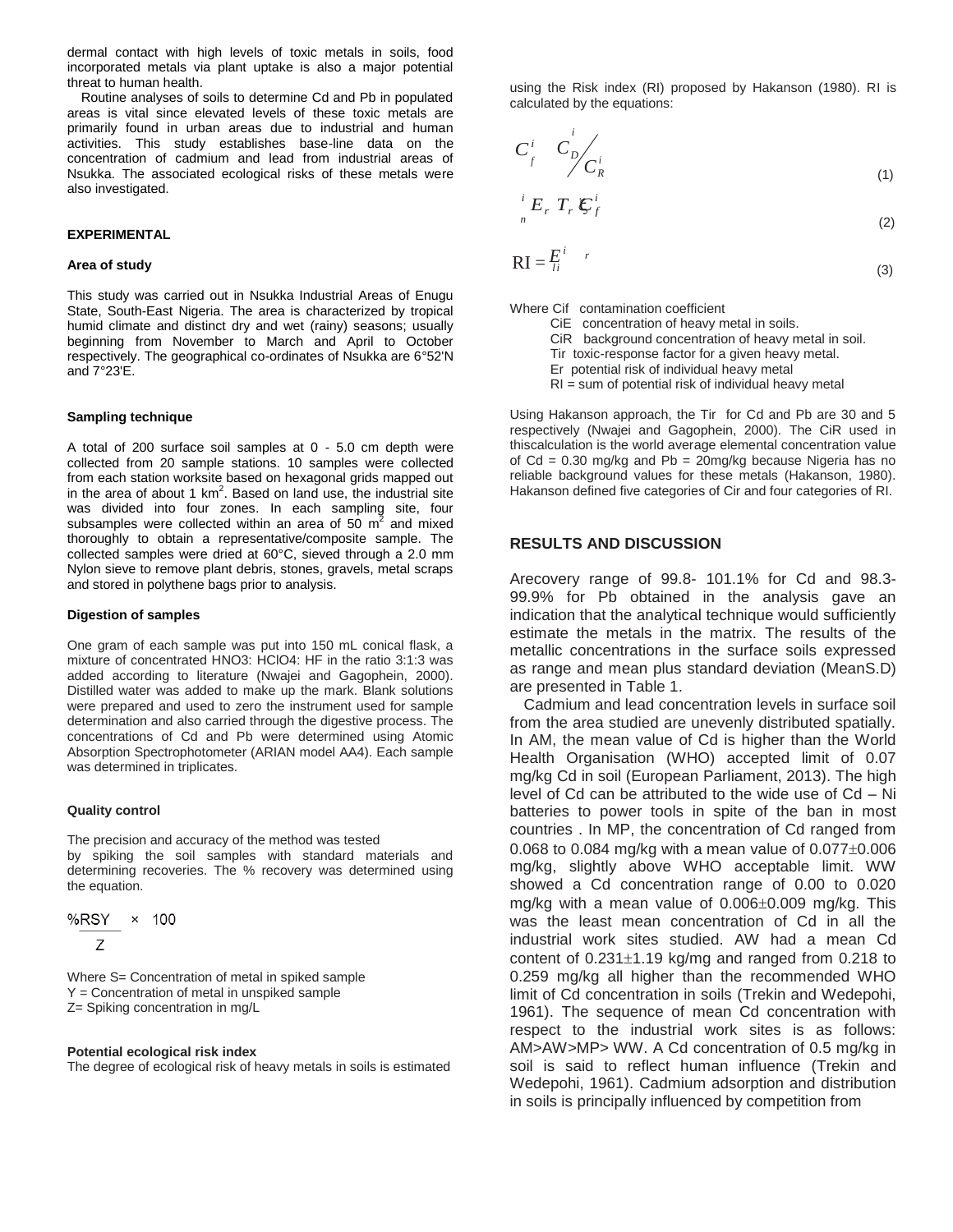**Table 1.** Result of Cd and Pb analysis in the surface soil samples (mg/kg)

| <b>Sample</b>                         | Cd range       | Mean S.D      | Pb range        | Mean S.D    |
|---------------------------------------|----------------|---------------|-----------------|-------------|
| Automobile Worksite (AM)              | 1.855-2.798    | 2.269 0.933   | 0.00-3.361      | 1.913 1.410 |
| Motro parts fabrication sites<br>(MP) | 0.068-0.084    | 0.077 0.006   | 0.176-2.864     | 1.384 1.114 |
| Wood work sites (MP)                  | $0.00 - 0.020$ | $0.006$ 0.009 | $0.004 - 0.178$ | 0.086 0.074 |
| Aluminum work                         | 0.218-0.259    | 0.231 0.019   | 0.901-1.145     | 1.020 0099  |
| site (AW)                             |                |               |                 |             |
| <b>Blank</b>                          | < 0.001        | < 0.001       | < 0.001         | < 0.001     |
| WHO Acceptable Limit                  | 0.07           |               | 0.05            |             |
| <b>LOD</b>                            | 0.001          |               | 0.001           |             |
| LOQ                                   | 0.003          |               | 0.003           |             |

LOD= Limit of detection; LOQ=Limit of quantification.

**Table 2.** Potential ecological risk of Heavy metals index of soil samples.

| Sample station                  | <b>Element</b> | $C_f'$ | $C_n$                 | <b>RI</b> | Grade of soil |  |
|---------------------------------|----------------|--------|-----------------------|-----------|---------------|--|
| Automobile (AM)                 | Cd             | 7.56   | 226.0 (High Risk)     | 226.50    |               |  |
|                                 | <b>Pb</b>      | 0.10   | 0.50 (Low Risk)       |           | High risk     |  |
| Motor parts Cd Fabrication (MP) | Cd             | 2.57   | 77.10 (moderate risk) | 77.45     | Moderate risk |  |
|                                 | <b>Pb</b>      | 0.07   | $0.35$ (low risk)     |           |               |  |
| Wood work site (WW)             | Cd             | 0.20   | 6.00 (low Risk)       | 6.02      | Low risk      |  |
|                                 | <b>Pb</b>      | 0.004  | $(0.02$ (low risk)    |           |               |  |
| <b>Aluminum</b>                 | Cd             | 0.77   | 23.1 (low risk)       | 23.125    | Low risk      |  |
| Worksite (AW)                   | <b>Pb</b>      | 0.05   | $0.25$ (low risk)     |           |               |  |

other metals, hydrous metal oxides content, presence of organic and inorganic ligands, soluble organic matter content, clay content and pH (Mico et al., 2006). As shown in Table 2 the mean concentrations of Pb in AM, MP, WW and AW were  $1.913 \pm 1.410$ ,  $1.384 \pm 1.114$ ,  $0.086 \pm 0.074$ ,  $1.020 \pm 0.099$  respectively. The values were above WHO acceptable limit of lead in soil (0.05 mg/kg) (Mico et al., 2006). The trend of mean concentrations of Pb in the industrial worksites is viz:  $AM > MP > AW > WW$ .

The result is comparable to those from studies of road side soils in Jos metropolis [14] and soils of Nasarawa metropolis (Abechi et al., 2010). The use of leaded fuels in automobile engines, lubricants, etc. may account for high value of Pb observed in AM. Several studies have recorded high lead concentrations in soil dust due to vehicular emissions, lubricating oil/fuel spillage or some other factors due to industrial activities (Mico et al., 2006; Opaluwa et al., 2012; Olajide et al., 2016).

Both Cd and Pb are categorized as class – 1 elemental impurity and thus require high consideration during risk assessment across all potential sources of elemental contaminants (Keith and Neil, 2016).

#### **Ecological risk assessment**

The calculated value of risk index of the metals contamination is shown in Table 2. The RI of automobile worksite (AM) showed high risk while motor parts fabrication worksite (MP) had moderate ecological risk. The contribution of Cd to the risk potential was much and would be of concern contributing up to 99.8% to total RI. The other two sites had low potential ecological risk. Due to high toxic response factor of Cd, the contamination of the surface soil by Cd ought to be given urgent remediation. The result of this work is consistent with the finding of several earlier works which reported high ecological risks mainly due to high Cd load in the soils (Keith and Neil, 2016; Zhu et al., 2012; Wu et al., 2010).

#### **Conclusion**

The concentration values obtained for both Cd and Pb